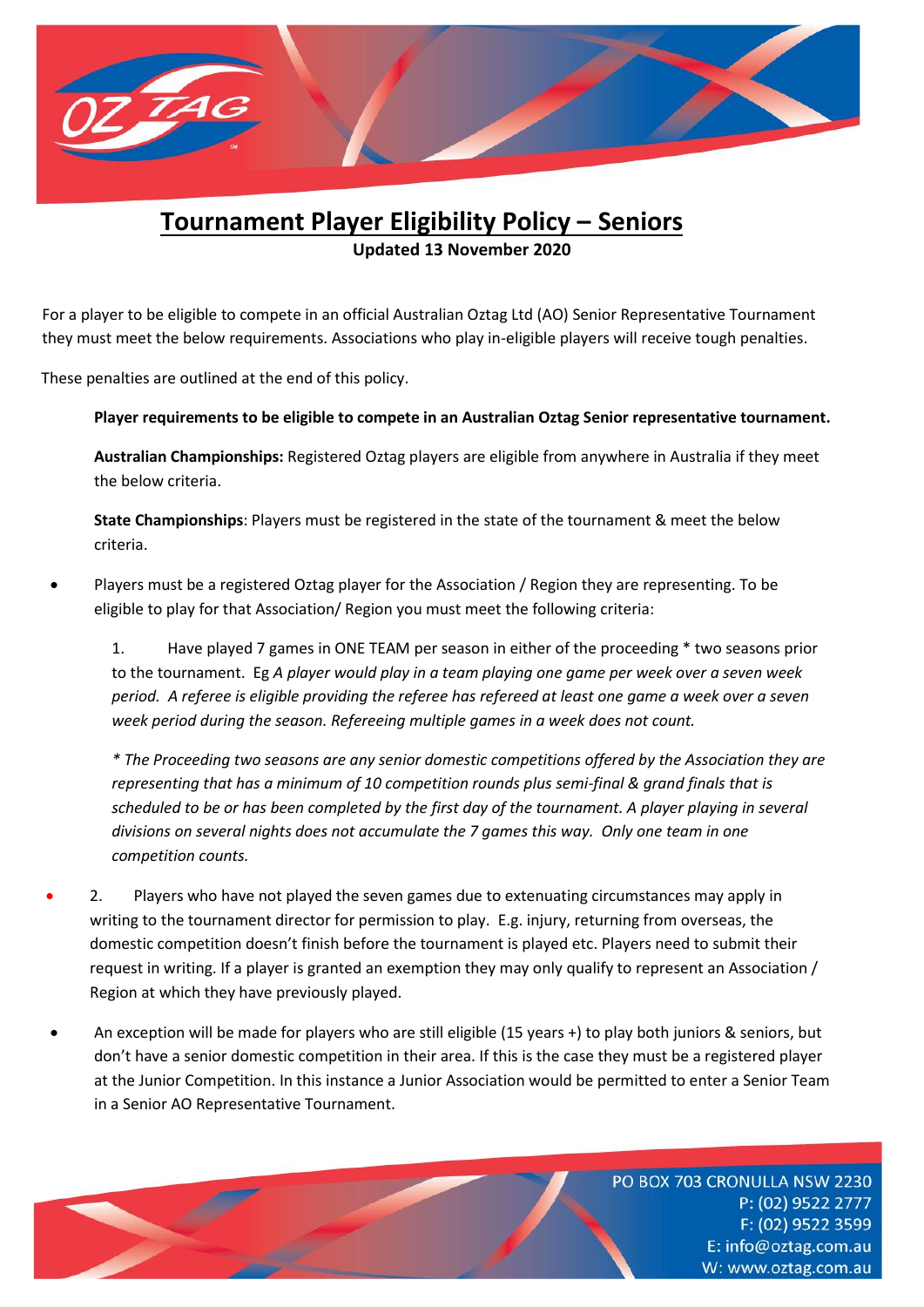

• **If there is a senior domestic competition offered by the Association / Region you are representing you must be a registered player in this senior competition to represent at a senior Tournament.** 

• **If there is a senior competition offered in the area then a junior Association is not permitted to enter teams in a senior representative tournament.**

• If there is both a Senior Association and a Junior Association in the same area (LGA), whether a single person holds the licence to operate both or 2 different people hold the licence, players must be registered in the Senior competition to be eligible to compete in a Senior Representative tournament. Only being registered in the Junior competition does not qualify a player for a Senior Representative Tournament, regardless of the players age.

Age eligibility requirements for each division:

#### NOTE: *Players can only play in a senior domestic competition when they turn 15.*

**Men's 20's / Women's 20's / Mixed 20's:** Players must still be 20 on the first day of the tournament.

**Men's / Women's / Mixed Open:** No age limit.

**Women's 30's**: Players must be 30 years or older by 31st December of the year of the tournament. Teams are entitled to TWO exceptions (must be aged 28 or 29 by the first day of the tournament). ONLY applies to 2021

**Women's 40's**: Players must be 40 years or older by 31<sup>st</sup> December of the year of the tournament. Teams are entitled to TWO exceptions (must be aged 38 or 39 by the first day of the tournament). ONLY applies to 2021

Mixed Seniors: Women must be 30 years or older by 31<sup>st</sup> December of the year of the tournament, men must be 33 years or older by  $31<sup>st</sup>$  December of the year of the tournament.

**Men's 30's, 35's, 40's, 45's, 50's & 55's:** Players must be the age of the division they are playing in or older by  $31<sup>st</sup>$  December the year of the tournament.

**Proof of age** – if a player's age is questioned a birth certificate, passport or other identification must be supplied upon request within seven days of the tournament. If it is proven after the conclusion of the tournament, a title if won will be stripped from the Association and no winner will be awarded for that division. Other penalties outlined in this policy will also apply.

# **Complaints**

Any Association / coach / player wishing to make an official complaint regarding the tournament are required to fill out the complaints form and submit it to the tournament director. Once a complaint has been received the Tournament Director will investigate the eligibility of the player. Associations who cannot provide evidence at the time of the complaint will have seven days after the tournament to produce the evidence to show the player was eligible to play.

> PO BOX 703 CRONULLA NSW 2230 P: (02) 9522 2777 F: (02) 9522 3599 E: info@oztag.com.au W: www.oztag.com.au